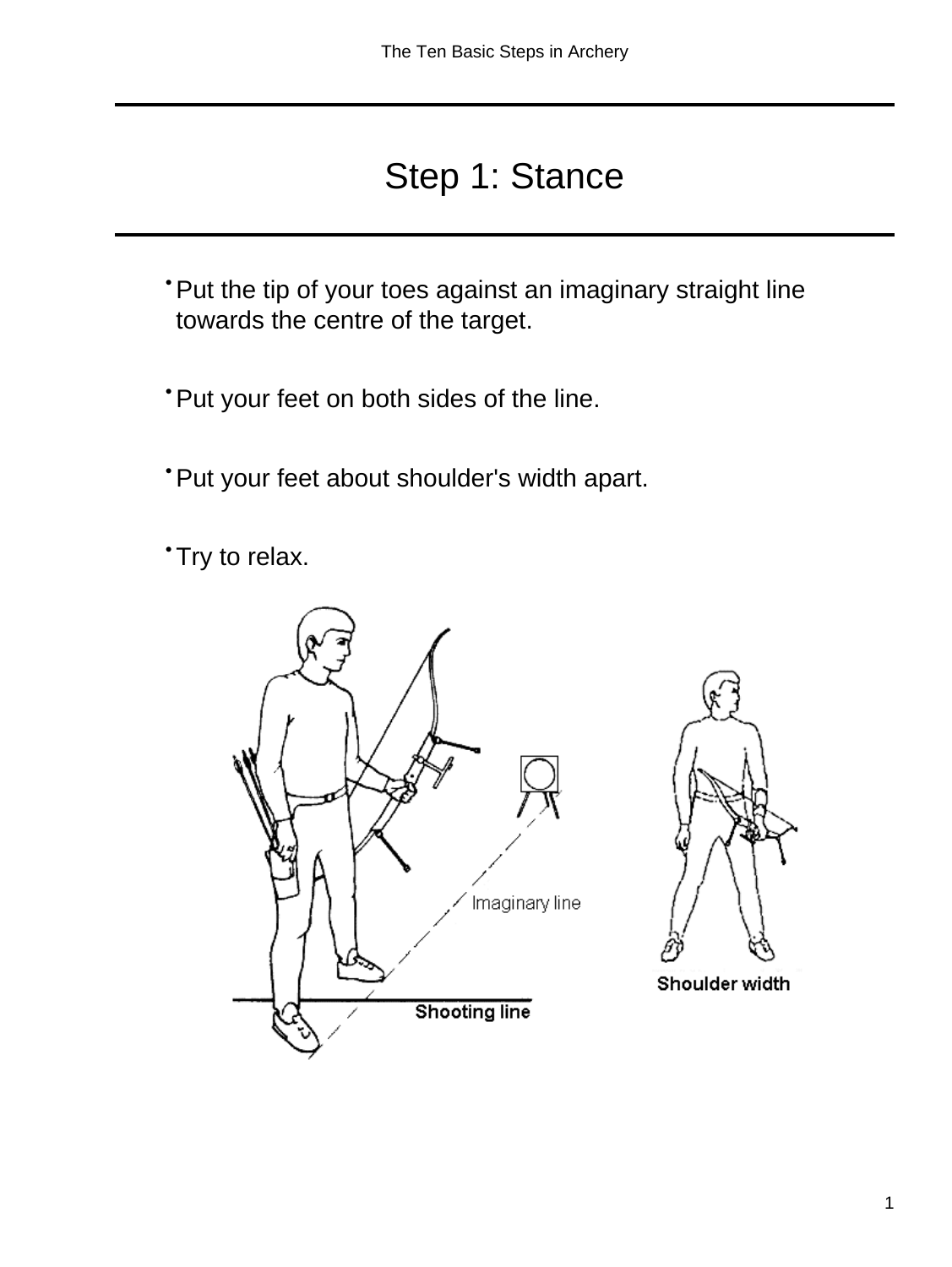### Step 2: Finger Placement

- Place your fingers in such a way that you hold the string with your index finger above the nock and your middle and ring finger beneath the nock.
- Hook the string between the first and second joint. Make sure that you maintain a deep hook.

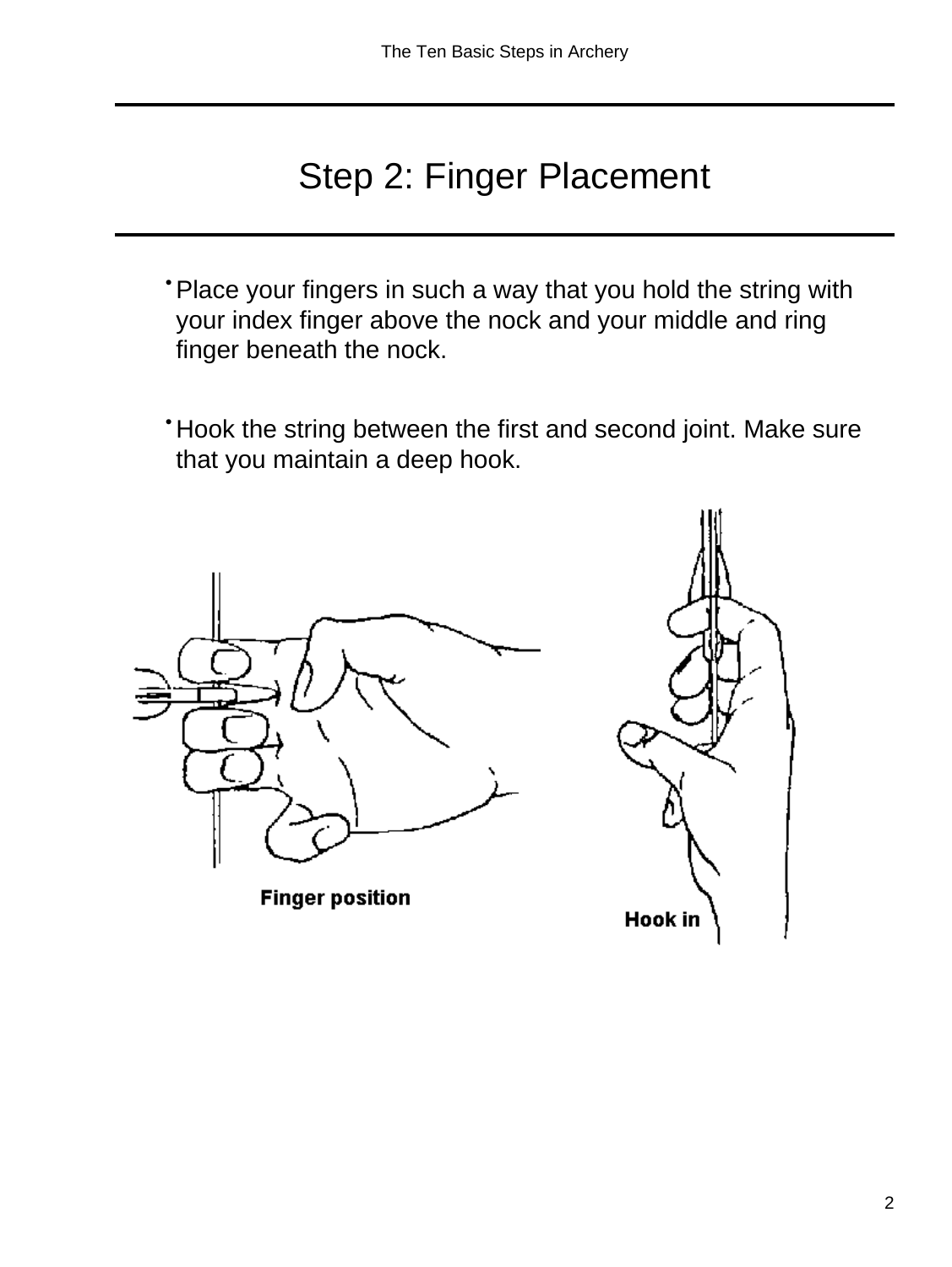### Step 3: Extending the Bow Arm

- The pressure of the bow should be distributed along the pressure line.
- Relax your fingers.
- The back of your hand should make an angle of 45 degrees.
- The tips of your thumb and index finger may touch each other.

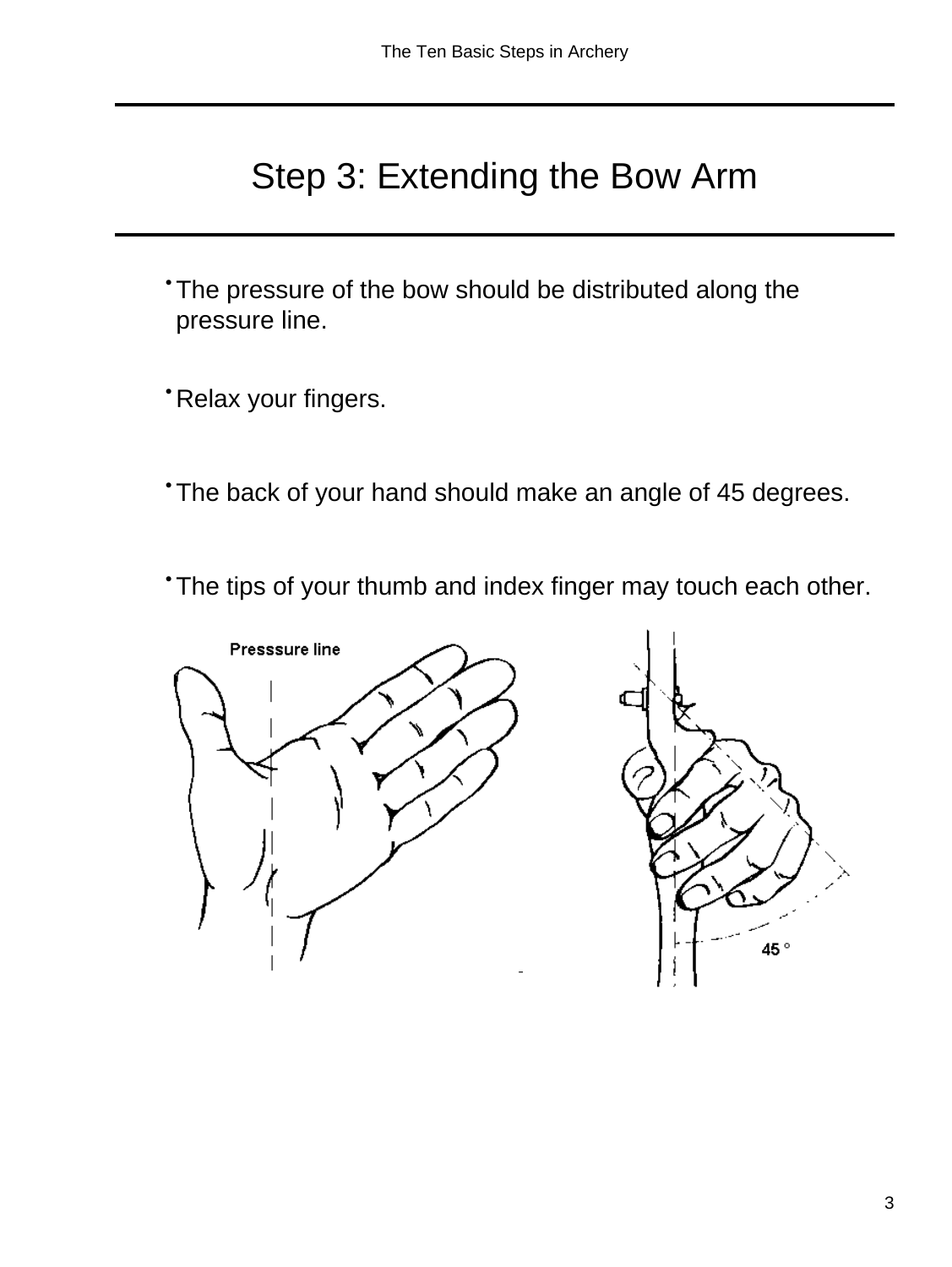### Step 4: Extending the Bow Arm

- Bring the bow arm to shoulder height.
- The elbow of the bow arm should be turned away from the string.





Right: Turned away

Wrong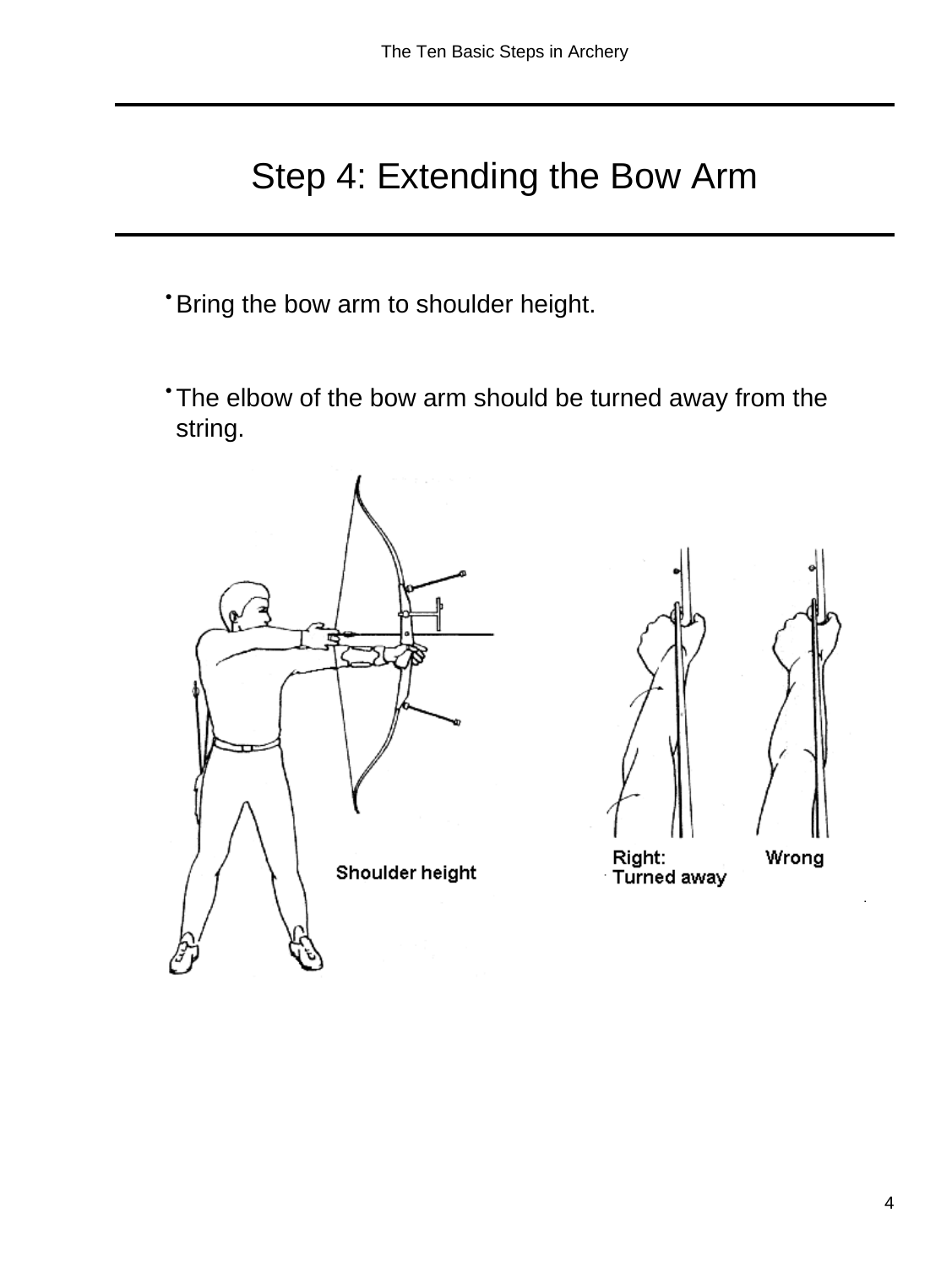#### Step 5: Drawing the Bow

- Draw the string along the bow arm in a straight horizontal line to the anchor point.
- Draw with your back muscles, moving your shoulder blades towards one another.
- Remain standing straight and relaxed.
- Keep both of your shoulder as low as possible.



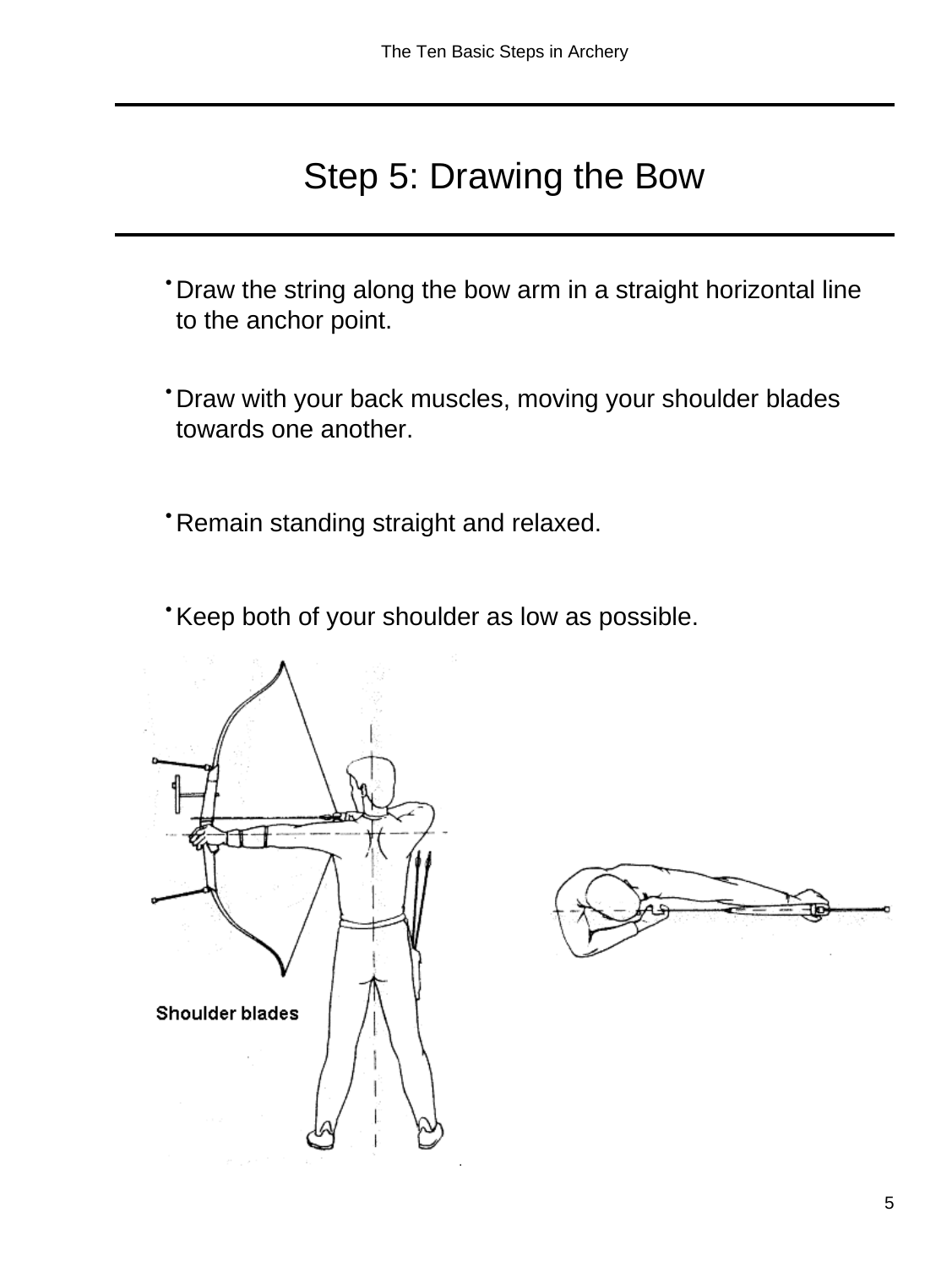## Step 6: Anchoring

• The string should touch the middle of your chin.

- Your index finger should be kept under your chin.
- Keep your teeth together.

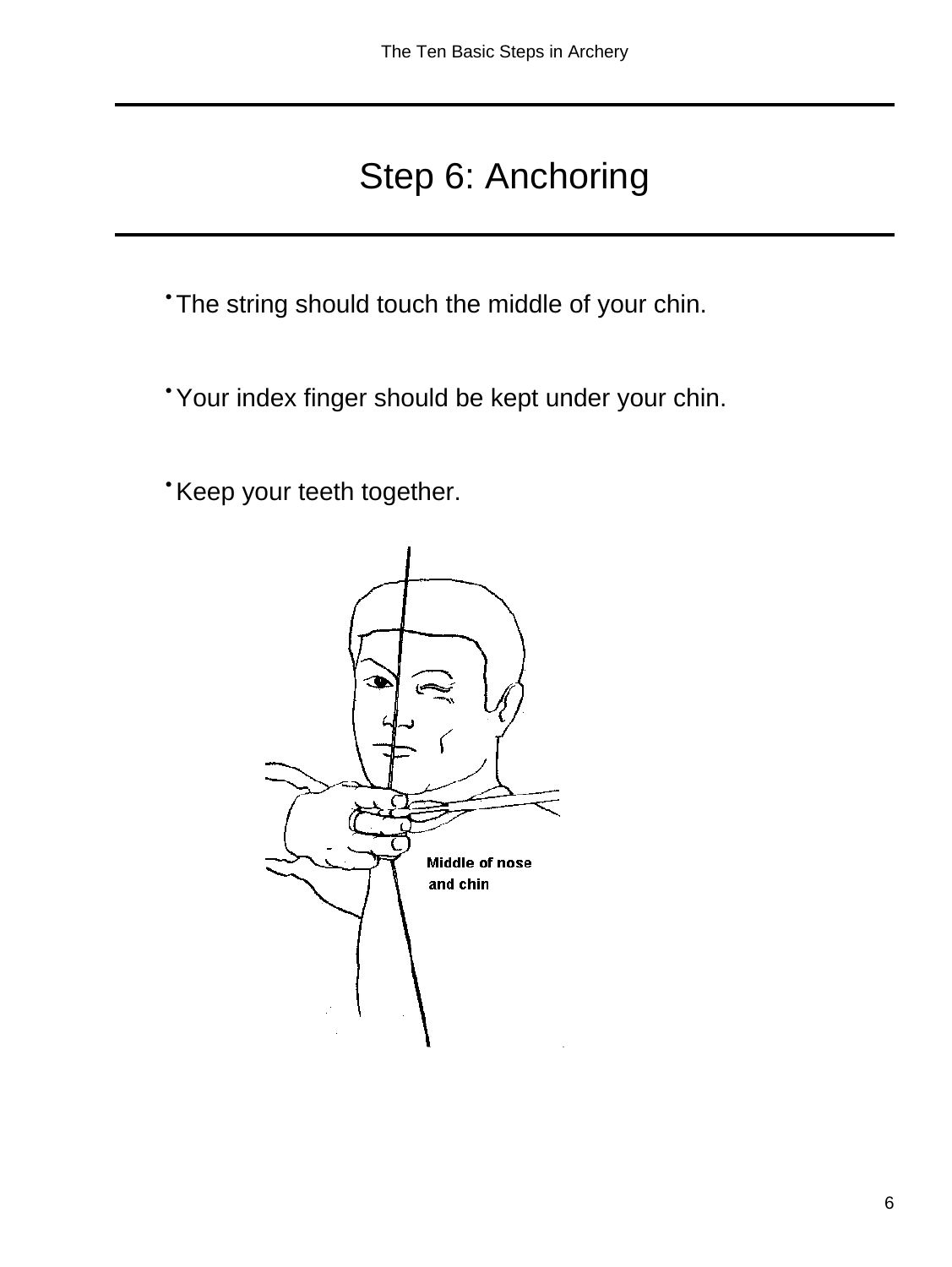## Step 7: Holding

- Keep your back muscles under tension.
- Your bow hand, draw hand and elbow should form a straight line.
- Keep both of your shoulders as low as possible.



One straight line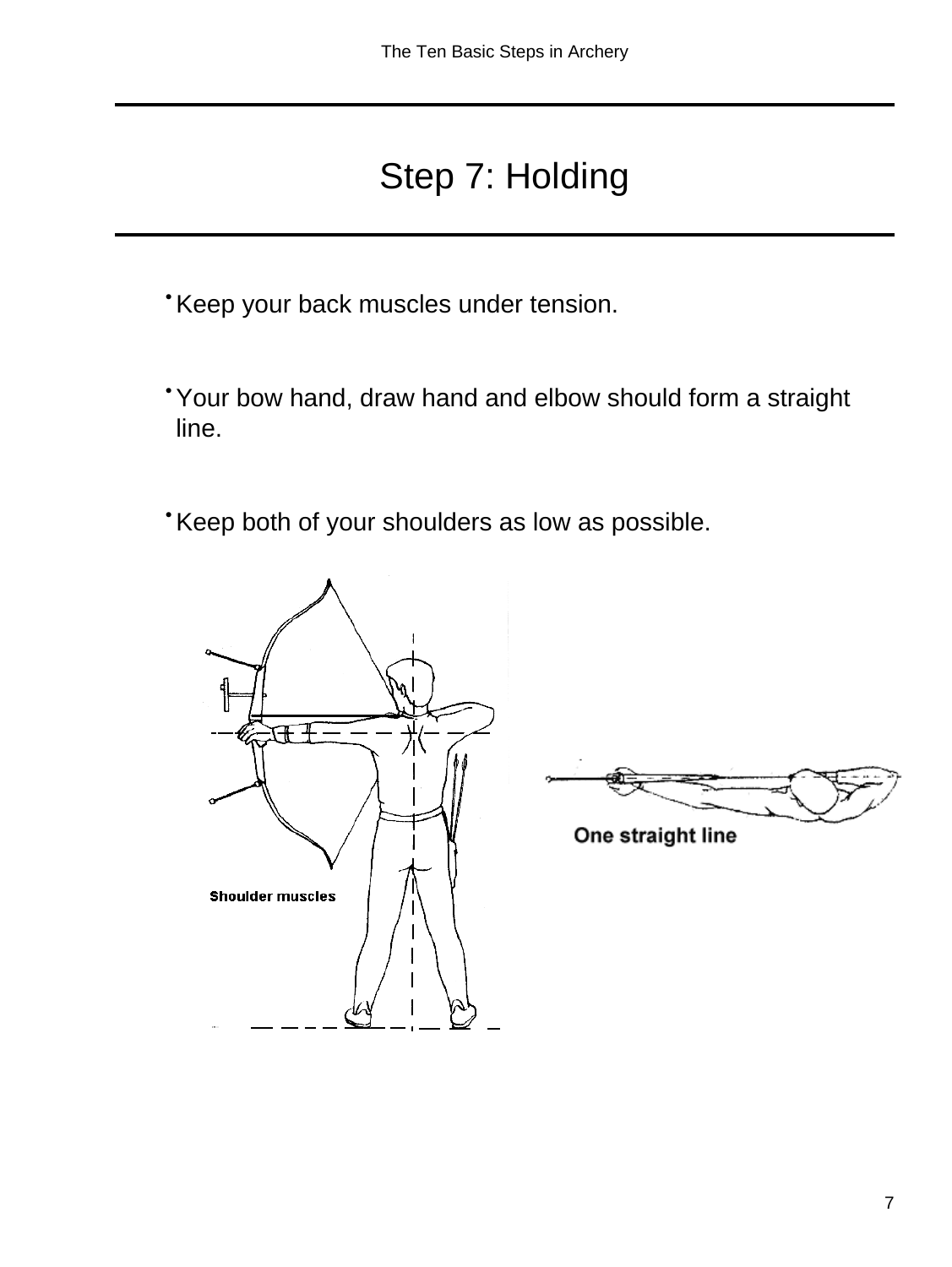### Step 8: Aiming

• Keep your dominent eye open. Shut the other eye.

- Keep the sight on the target.
- Keep the string a little to the left of the sight.

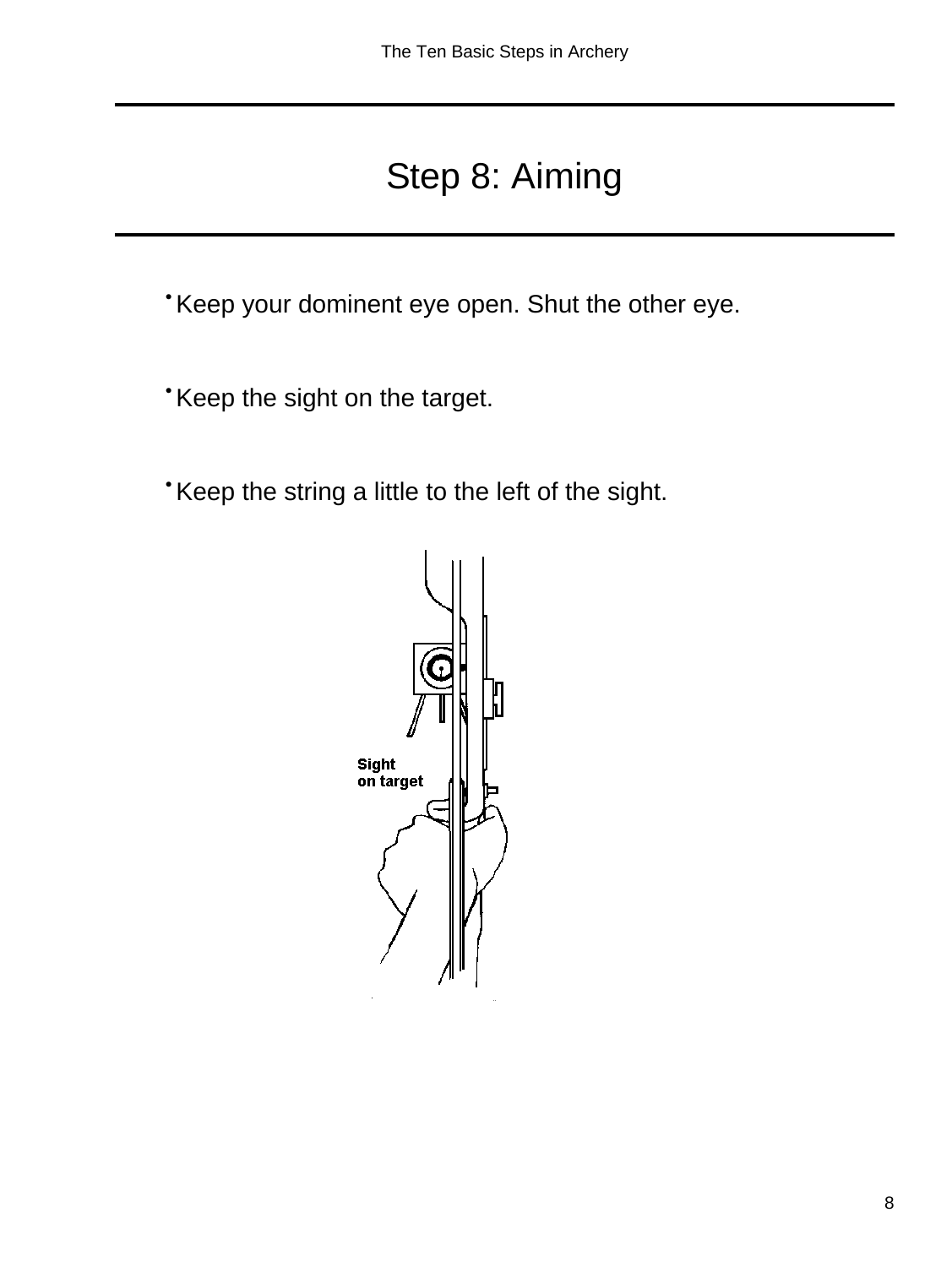### Step 9: Releasing

- Keep pulling your shoulder baldes together whilest relaxing the fingers of your draw hand.
- A relaxed bow hand will automatically move backwards.
- Relax your bow hand. Let the bow drop.

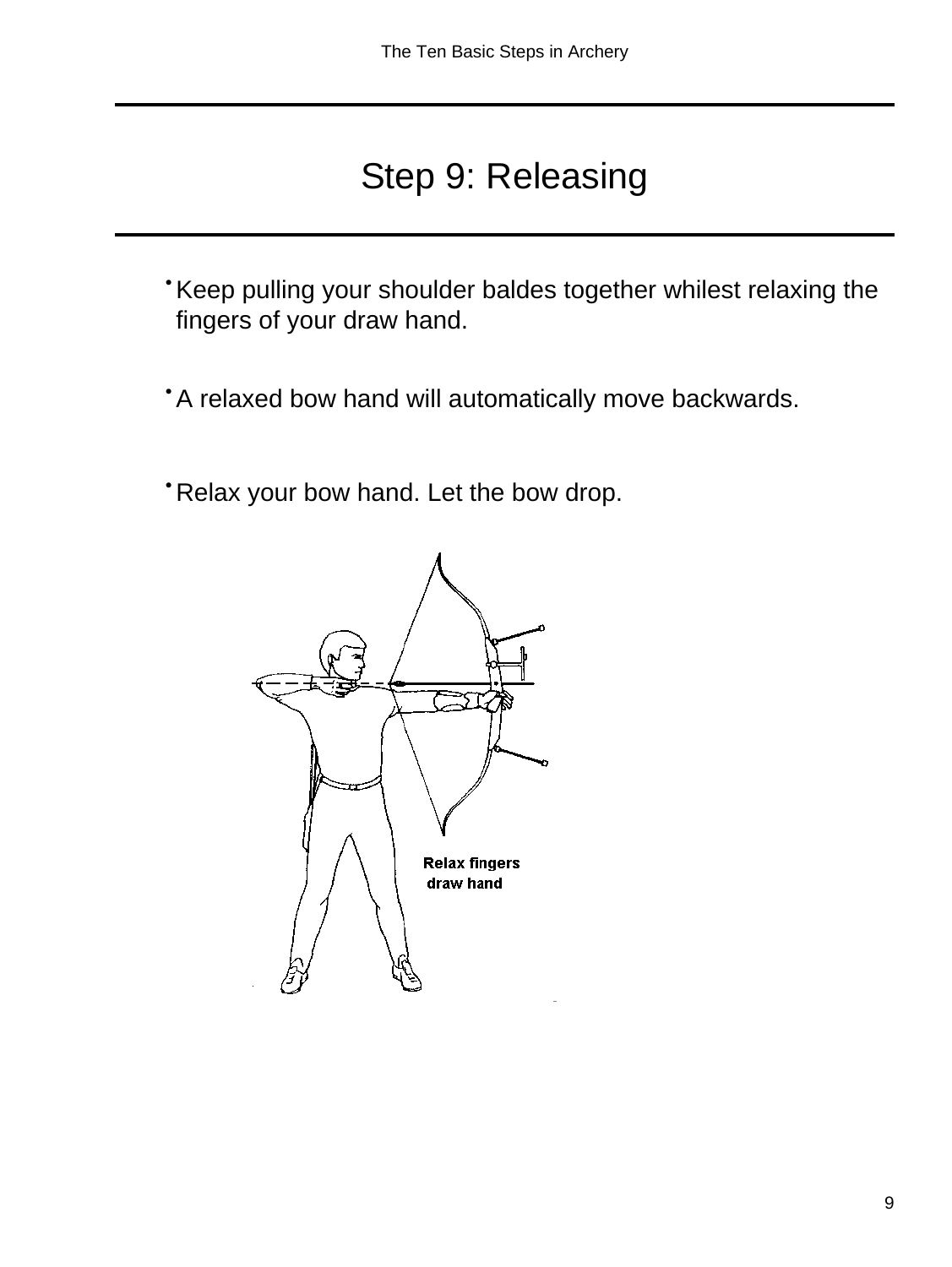### Step 10: The Follow Through

• The draw hand should be relaxed.

- The draw hand should be behind or near to your ear.
- Keep aiming until the arrow hits the target.